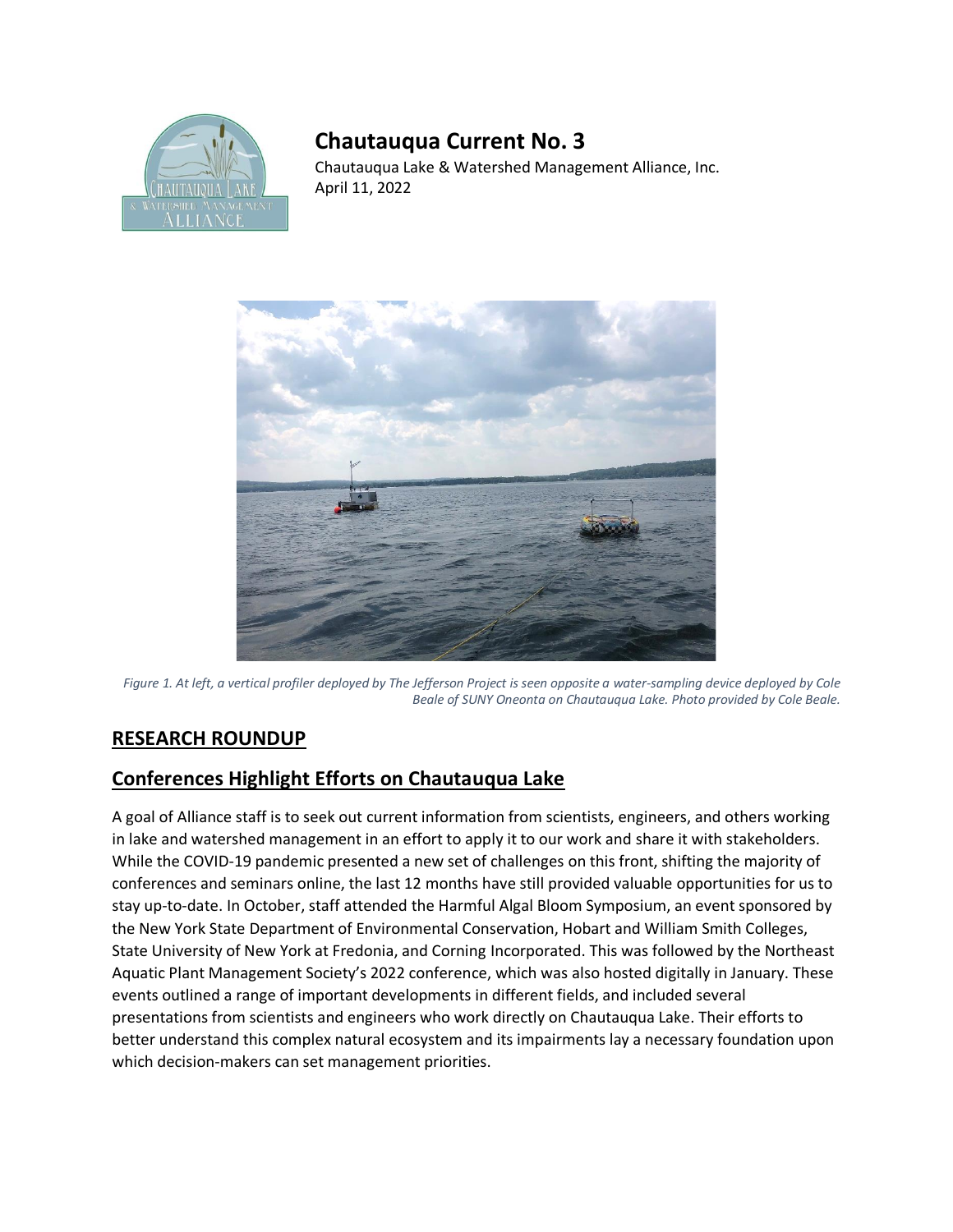Harmful algal blooms (HABs) are a growing concern for waterbodies across the country, and October's symposium laid out some of the ongoing efforts to help understand and address this important water quality issue. Algae come in many forms and are a vital component of aquatic ecosystems, but under certain conditions some species can undergo rapid, excessive growth, form blooms, and produce toxins that may be harmful to humans and animals. Over the last several decades researchers are often seeing these levels of harmful growth more and more frequently. The Environmental Protection Agency cites increasing temperatures and storm water runoff of nutrients as two key factors contributing to the increased frequency of HABs. Two types of HAB programs were discussed during the October symposium—research and action. That is to say that work is being done to better understand HABs, alongside work on how we might be able to better manage them. These complementary objectives were outlined by James Tierney, Deputy Commissioner for Water Resources at the New York State Department of Environmental Conservation, who set the table for the discussion by presenting an overview of HAB initiatives and planning at the state level. These recent efforts stretch back to 2018, when state officials set funding aside for HAB programs at 12 priority lakes, including Chautauqua. Since then, research and action (including both prevention and mitigation) have been informed and aided by state guidance documents such as the 2018 Chautauqua Lake HAB Action Plan and the 2021 HABs Research Guide. Dr. Lewis McCaffrey, a research scientist with NYSDEC, followed Tierney's comments with a discussion of several different pilot programs pursued by the state to assess engineering solutions for HABs. McCaffrey's discussion outlined some of the different engineering approaches that could be useful, such as ultrasonic technology, chemical treatments, or aeration to disrupt algae growth or manage nutrients.

An example of these mitigation programs that you may be familiar with was covered by another symposium presenter, Dan Levy of the engineering firm AECOM. In 2020, the Harmful Algal Bloom Interception, Treatment, and Transformation System (HABITATS) program was conducted by the US Army Corps of Engineers' Engineer Research and Development Center and AECOM, in coordination with NYSDEC, on the lake at Chautauqua Lake Association headquarters in Lakewood and at Long Point State Park in Ellery. The research project that was tested here is designed to collect floating masses of algae, treat it, and transform it into potentially useful products like biofuel or biomaterial. In his discussion, Levy offered an overview of the pilot program and the feasibility of deploying this unique technology to battle HABs in the future.

This presentation was followed by another update on work being done right here at home. Dr. Courtney Wigdahl-Perry of the State University of New York at Fredonia, active on the lake since 2014, is working in collaboration with partners at Hobart and William Smith Colleges, the Finger Lakes Institute, the Cary Institute of Ecosystem Studies, SUNY Oneonta, Corning, and Binghamton University. In an effort to advance HAB monitoring techniques and data collection, this team of researchers deploys specialized cameras on flying drones to get a birds-eye view of algal blooms. Unlike your smartphone, these cameras designed by Corning are able to detect very specific wavelengths of light that can provide important visual information on the biological variables at work in and around HABs. This work is intended to provide researchers with new spectral clues about the origination, development, and movement of blooms on a larger spatial scale than you might get with individual water samples. Wigdahl-Perry and the research team are also performing imaging research on Seneca, Keuka, and Otsego lakes.